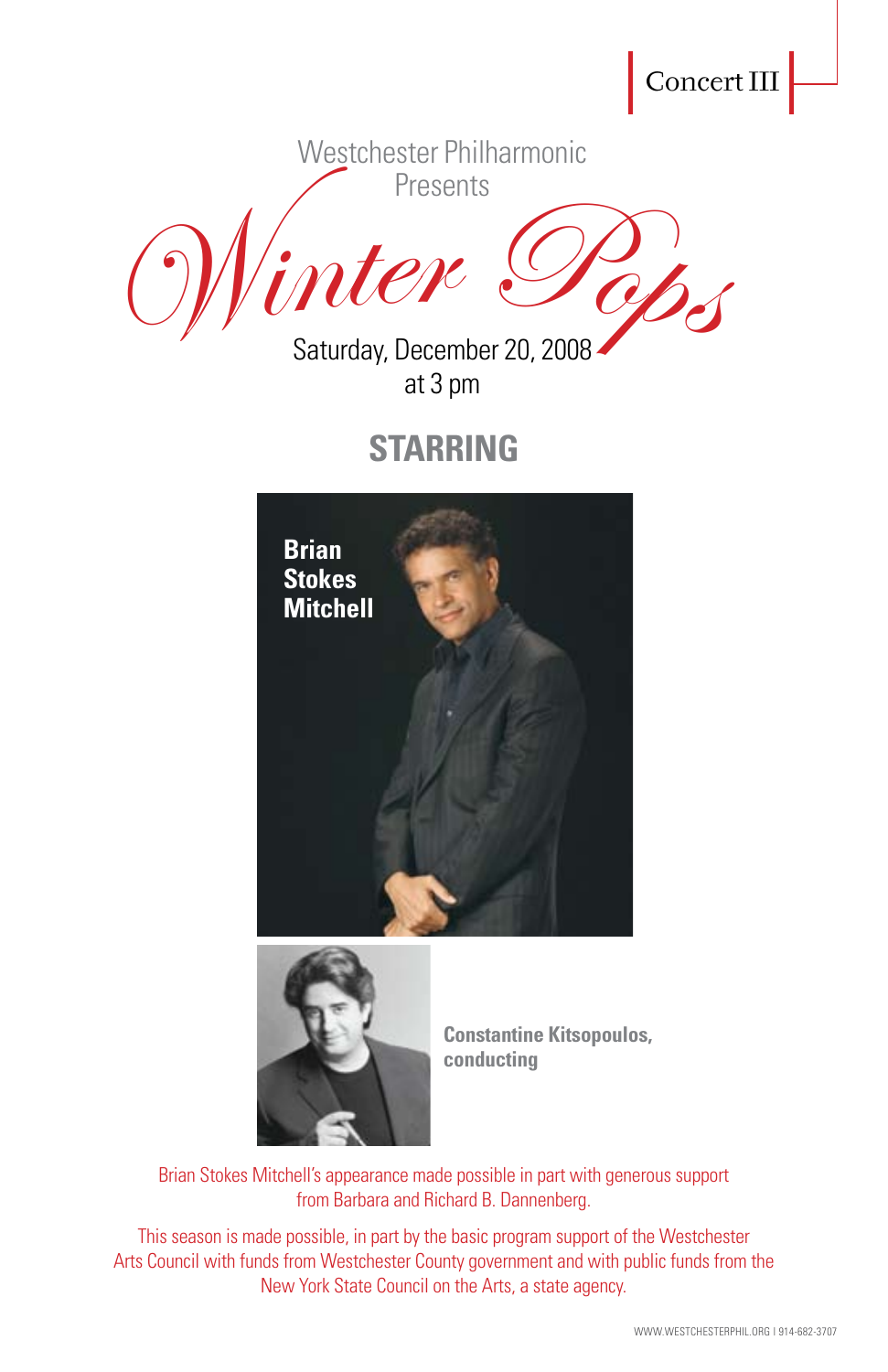

### Brian Stokes Mitchell

The Times, Stoke<br>
Dentormer<br>
As well as in c<br>
equally accla<br>
In fact ubbed "The Last Leading Man" by *The New York Times*, Stokes is the quintessential musical theatre performer, yet his work on the big and small screens as well as in concert halls around the country has been equally acclaimed.

In fact, in the past few years, Stokes' performances as a solo vocalist have been praised by critics nationwide with sold-out evenings at the Hollywood Bowl, Disney Hall, Jazz at Lincoln Center, Tanglewood, Ravinia and Symphony Hall. His musical versatility and thrilling voice — an instrument *The New York Times*  says "rumbles out of him like thunder underlined by drum rolls" — has kept him in demand by some of the country's finest conductors and orchestras, performing Broadway tunes, jazz standards and contemporary pieces under the batons of Leonard Slatkin, Marvin Hamlisch, John Williams and Paul Gemignani.

Most recently, Stokes took to the famed stage

at Carnegie Hall for his solo debut, a sold out evening with a 42 piece orchestra conducted by Paul Gemignani. Joining him for a few select numbers were some of his past leading ladies including Reba McEntire, Heather Headley and Phylicia Rashad. Stokes last took to the stage at Carnegie Hall in the summer of 2005 for a star-studded concert version of Rodgers and Hammerstein's *South Pacific* co-starring Reba McEntire, which was aired on PBS' *Great Performances* (also under the baton of Gemignani). Stokes, McEntire and Gemignani brought the critically acclaimed concert to the Hollywood Bowl in 2007.

Stokes is equally at home in more intimate venues; in 2005, he made his cabaret debut as both singer and musical arranger in Manhattan at Feinstein's at the Regency in the critically hailed *Love/Life*, which subsequently transferred to Broadway's Vivian Beaumont Theater at Lincoln Center. That performance led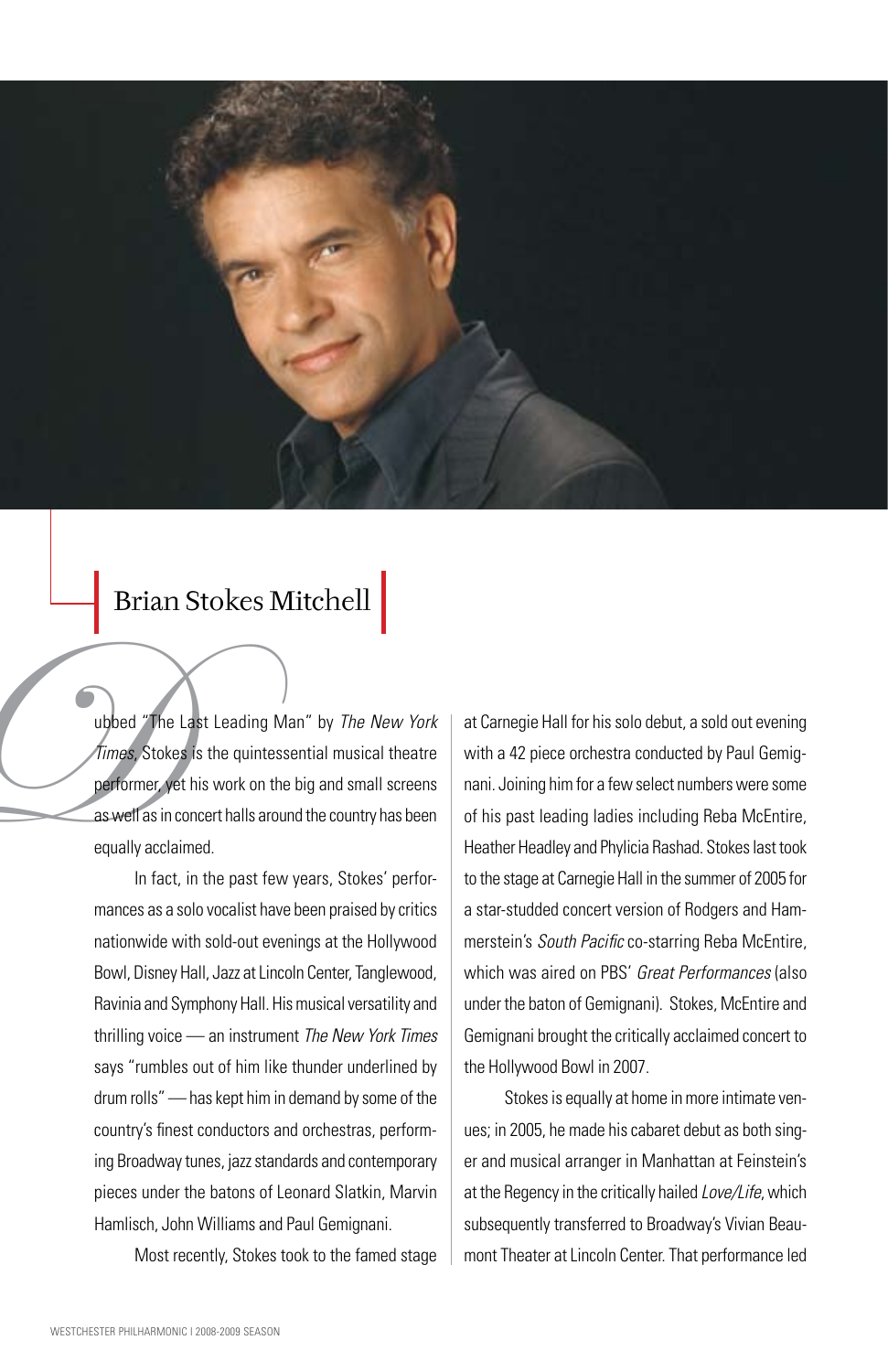Stokes is the quintessential musical theatre performer, yet his work on the big and small screens as well as in concert halls around the country has been equally acclaimed.

to a 2006 Nightlife Award for Outstanding Cabaret Male Vocalist in a Major Engagement.

It may be on the Broadway stage, however, where Brian Stokes Mitchell has received the most adulation, including Broadway's highest honor, the Tony Award.  $\vert$ Stokes was most recently on Broadway in the revival of *Man of La Mancha*, portraying the dual roles of Cervantes and Don Quixote and earning a Tony nomination and a Helen Hayes Award for his work. It was the revival of Cole Porter's *Kiss Me, Kate*—in the roles of Fred Graham and Petruchio—that earned him Tony, Drama Desk and Outer Critics Circle awards. The actor was also Tony-nominated for his performance as Coalhouse Walker, Jr. in the epic musical *Ragtime,* and for his dramatic turn as the title character in August Wilson's Tony–nominated play *King Hedley II.* His other Broadway outings include *Kiss of the Spider Woman*, *Jelly's Last Jam* (replacing Gregory Hines), David Merrick's *Oh, Kay!* and *Mail*, which earned the actor a Theatre World Award for Outstanding Broadway Debut. In 1998 he joined the likes of Helen Hayes, Sir John Gielgud, Alec Guinness and James Earl Jones when he became the sole recipient of the Drama League's Distinguished Performance Award, the nation's oldest theatrical honor, for his commanding turn in *Ragtime*.

Last year, he released his self-titled CD as the inaugural artist on the newly-formed Playbill Records label to rave reviews from fans and critics alike.

For more information, please visit www.brian stokes.com.





**914.761.9292** 195 East Post Road White Plains, New York **www.salonsearch.com**



 3 1/2 X 2 1/8 (Draft Approx to size)

#### **132 Years of Academic Excellence**



**Explore Your Talents** 

**49 Clinton Avenue, Dobbs Ferry, NY 10522 (914) 479-6420 Email: admission@mastersny.org www.mastersny.org**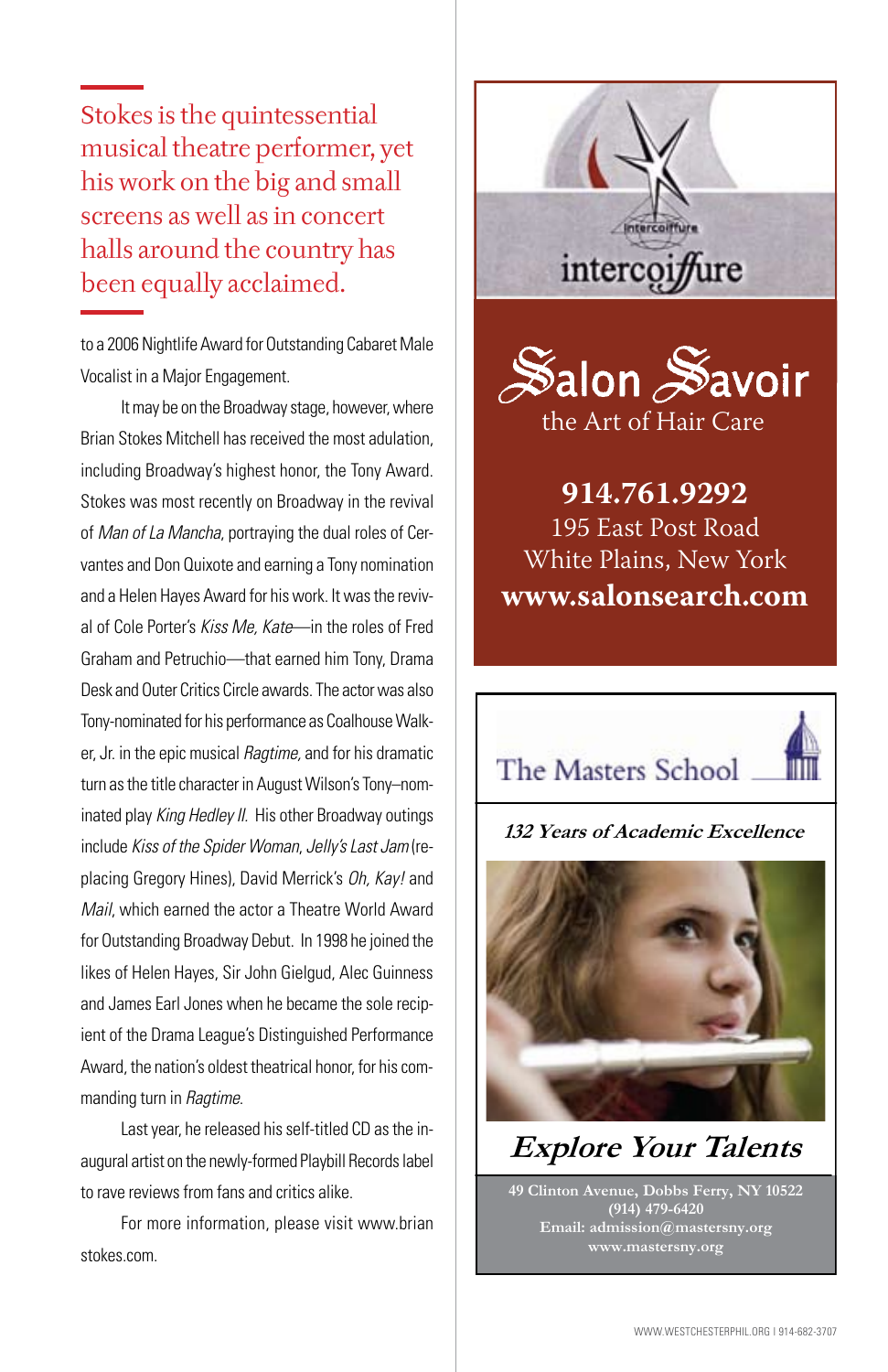

## Constantine Kitsopoulos, Conductor

Onstantine K<br>
as a conductor<br>
span, the word<br>
conducts in s<br>
Hall and Roys<br>
he can be for onstantine Kitsopoulos has made a name for himself as a conductor whose musical experiences comfortably span the worlds of opera and symphony, where he conducts in such venues as Carnegie Hall, Alice Tully Hall and Royal Albert Hall, and musical theater, where he can be found leading orchestras on Broadway.

Mr. Kitsopoulos is in his second season as music director of the Queens Symphony Orchestra and continues as general director of Chatham Opera, which he founded in 2005. Recently Mr. Kitsopoulos returned to the Baltimore, Detroit, Hartford and Milwaukee symphonies and made his debuts with the Mobile, Princeton and Virginia symphonies.

This past season, Mr. Kitsopoulos made his debuts with the Blossom Festival Orchestra, Hartford Symphony, Santa Barbara Symphony and the National Arts Centre Orchestra. Orchestral highlights of previous seasons include conducting appearances

with the Annapolis Symphony, Calgary Philharmonic, Lubbock Symphony, Madison Symphony, New Jersey Symphony, New York Virtuosi Chamber Symphony, Hong Kong Philharmonic, Brooklyn Philharmonic, and a complete performance of Stravinsky's *L'Histoire du Soldat* with members of the Philadelphia Orchestra. Mr. Kitsopoulos has also continued to show his ability and interest in performing new works and conducting a wide variety of genres. In 2005, he conducted the the Red Bull Artsehcro, an orchestra consisting of students from the top conservatories and university music programs in the country, in a concert at Carnegie Hall featuring a program of world premieres by Raul Yanez and Laura Karpman.

In the 2006-2007 season, Mr. Kitsopoulos conducted Dicapo Opera Theatre's production of "The Merry Widow" and the Chatham Opera's debut production of Menotti's "Amahl and the Night